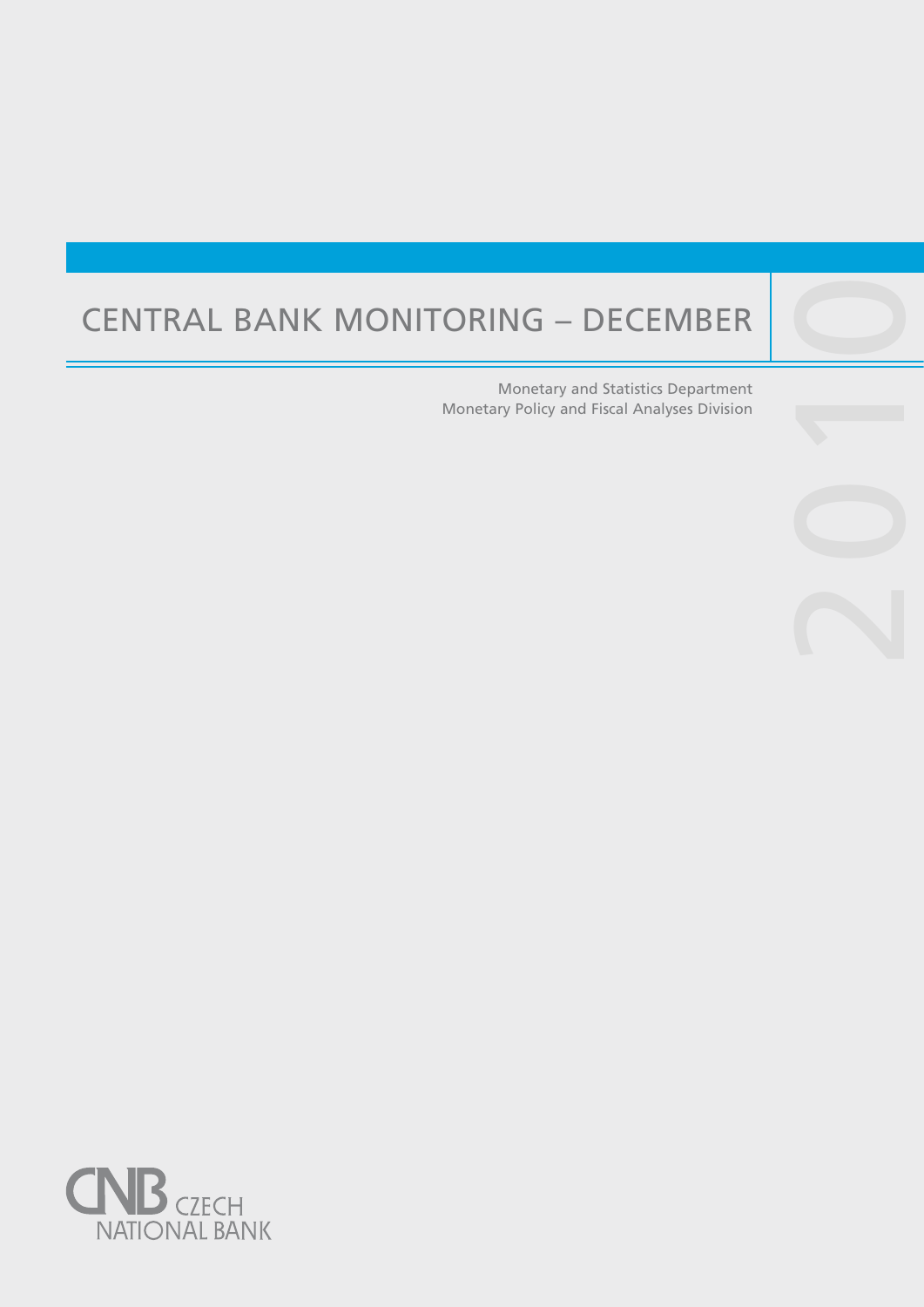# **In this issue**

*The global economic recovery has slowed and question marks hang over the future. The situation in Europe is being aggravated by a debt crisis and related investor nervousness since Ireland was forced to ask international institutions for financial help. From the monetary policy point of view, most of the central banks under review have "responded" to the nervousness, fiscal consolidation and slower recovery by keeping rates flat. The exceptions are the Riksbank and the Hungarian central bank, which raised key rates, and the Fed, which started a second round of quantitative easing in November. In* Spotlight *we take a look at central banks' exchange rate interventions. Our selected speech is an address given by the governor of the Central Bank of Ireland.* 

# **1. Latest monetary policy developments at selected central banks**

|                                      | Euro area (ECB)                              | <b>USA (Fed)</b>                                       | <b>United Kingdom (BoE)</b>                       |
|--------------------------------------|----------------------------------------------|--------------------------------------------------------|---------------------------------------------------|
| Inflation target                     | $< 2\%$ <sup>1</sup>                         | n.a.                                                   | 2%                                                |
| <b>MP</b> meetings<br>(rate changes) | 7 Oct (0.00)<br>4 Nov (0.00)<br>2 Dec (0.00) | 21 Sep (0.00)<br>$2 - 3$ Nov $(0.00)$<br>14 Dec (0.00) | 6-7 Oct (0.00)<br>3-4 Nov (0.00)                  |
| Current basic rate                   | 1.00%                                        | $0 - 0.25%$                                            | 0.50%                                             |
| Latest inflation                     | 1.9% (Nov 2010)                              | 1.2% (Oct 2010)                                        | 3.2% (Oct 2010)                                   |
| <b>Expected MP meetings</b>          | 13 Jan<br>3 Feb<br>3 Mar                     | 14 Dec<br>$25 - 26$ Jan                                | $8-9$ Dec<br>$12 - 13$ Jan<br>$9-10$ Feb          |
| Other expected events                | 3 Mar: publication of<br>forecast            | 12 Jan: publication of<br>Beige Book                   | 16 Feb: publication of<br><b>Inflation Report</b> |
| Expected rate movements <sup>3</sup> | $\rightarrow$                                |                                                        |                                                   |

#### **Key central banks of Euro-Atlantic area**

<sup>1</sup> ECB definition of price stability; <sup>3</sup> direction of expected change in rates in coming quarter taken from Consensus Forecast survey.



The **ECB** left its interest rates unchanged. Inflation is expected to be subdued at the monetary policy horizon. Economic growth slowed from 1% growth in 2010 Q2 to 0.4% in Q3. The ECB expects real GDP growth of  $0.7\% - 2.1\%$  for 2010 and  $0.6\% - 2.8\%$  for 2011. The ECB decided to extend its extraordinary liquidity-providing instruments. This means that additional three-month refinancing tenders will take place in January, February and March 2011. Unlimited one-month liquidity will also continue to be provided. The **Fed** left its key rate unchanged and decided to reintroduce quantitative easing (QE2), i.e. to purchase Treasury bonds amounting to \$600 billion (see *News* for more details). This decision is meant to help support the economic recovery while maintaining price stability. The **BoE** kept its key rate unchanged at 0.50%, where it has been since 5 March 2009. A wide range of views on future monetary policy steps was apparent at the [November meeting](http://www.bankofengland.co.uk/publications/minutes/mpc/pdf/2010/mpc1011.pdf). One MPC member opened a discussion on the re-introduction of securities purchases as part of quantitative easing, but most members did not share this opinion and voted to maintain the current interest rate without increasing the volume of securities purchases.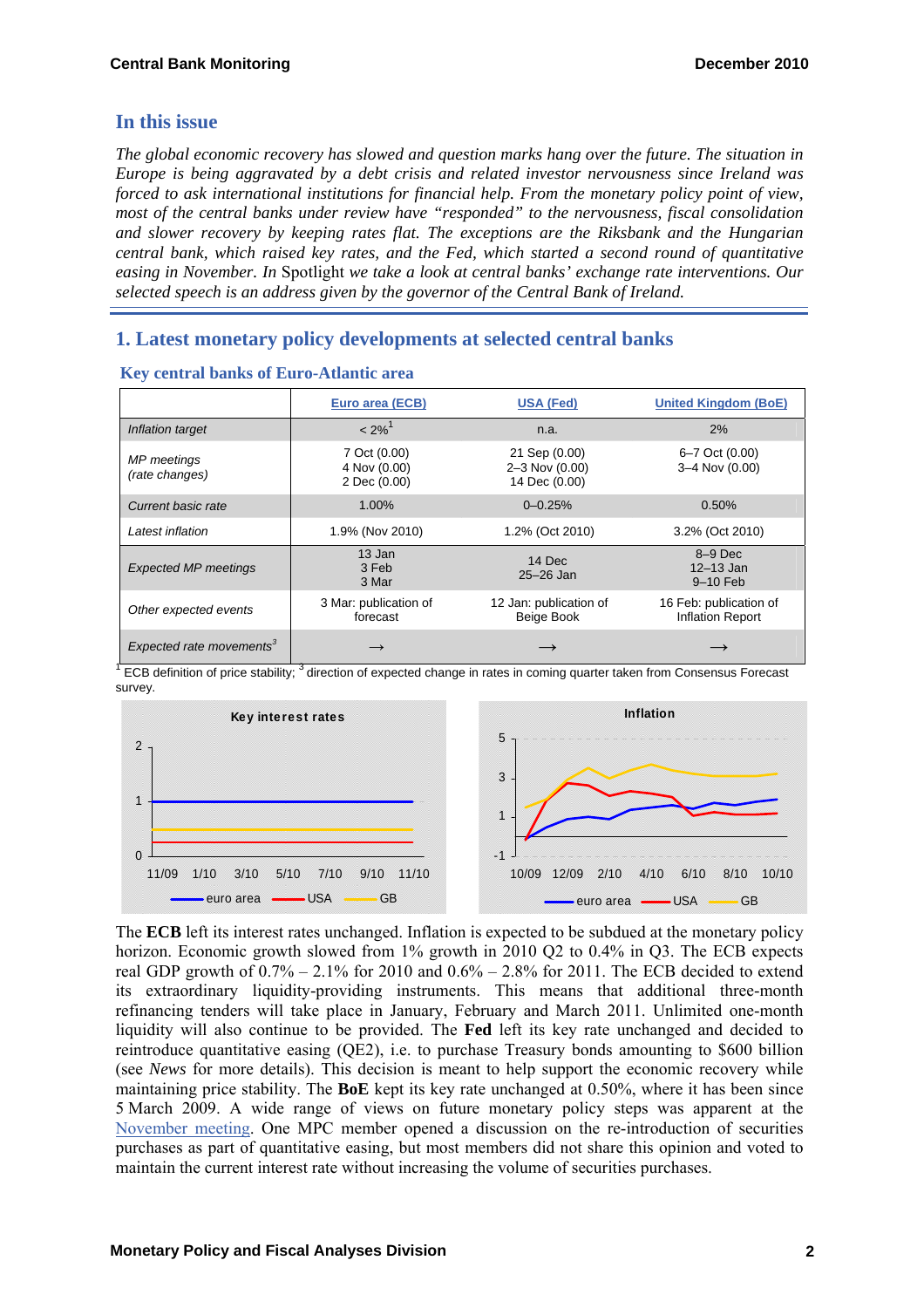|                                      | <b>Sweden (Riksbank)</b>                                | <b>Hungary (MNB)</b>                              | <b>Poland (NBP)</b>                                      |
|--------------------------------------|---------------------------------------------------------|---------------------------------------------------|----------------------------------------------------------|
| Inflation target                     | 2%                                                      | $3.0\%$                                           | 2.5%                                                     |
| MP meetings<br>(rate changes)        | 25 Oct (+0.25)                                          | 27 Sep (0.00)<br>25 Oct (0.00)<br>29 Nov (+0.25)  | 28-29 Sep (0.00)<br>26-27 Oct (0.00)<br>22-23 Nov (0.00) |
| Current basic rate                   | $1\%$                                                   | 5.50%                                             | 3.50%                                                    |
| Latest inflation                     | 1.5% (Oct 2010)                                         | 4.2% (Oct 2010)                                   | 2.8% (Oct 2010)                                          |
| <b>Expected MP meetings</b>          | 14 Dec                                                  | 20 Dec<br>24 Jan<br>21 Feb                        | $21-22$ Dec<br>$24 - 25$ Jan<br>21-22 Feb                |
| Other expected events                | 15 Dec: publication of<br><b>Monetary Policy Report</b> | 21 Feb: publication of<br><b>Inflation Report</b> | 22 Feb: publication of<br><b>Inflation Report</b>        |
| Expected rate movements <sup>3</sup> |                                                         |                                                   |                                                          |



The **Riksbank** raised its key interest rate by 0.25 p.p. to 1% in the last quarter. The Swedish economy is growing and the global recovery has boosted Swedish exports. The Riksbank says that a combination of fiscal stability, a high level of household saving and optimism among households is creating the conditions for increasing consumption. Even if current inflationary pressures are low, the Riksbank expects them to increase in tandem with the strengthening of economic activity in Sweden. The repo rate has been increased towards a more "normal" level, according to the Riksbank. The last operation associated with the financing of Swedish banks (a 3-month fixedinterest rate loan) took place in October and no other operation of this type will follow. These steps can also be viewed as being part of the "normalisation" of monetary policy. A speech by Deputy Governor Lars Svensson regarding the current interest rate setting can be found [here](http://www.riksbank.com/upload/Dokument_riksbank/Kat_publicerat/Tal/2010/101124e.pdf).

In light of inflation risks and major cost-push shocks the **MNB** raised interest rates by 0.25 p.p. to 5.5%. The MNB expects inflation to rise in the short term, due to significant domestic cost-push shocks (caused by unprocessed food prices and a windfall tax imposed on certain sectors). The MNB justified the increase in rates also by a potential rise in inflation expectations and by the second-round effects of the cost-push shocks. Domestic demand is picking up. Household consumption is expected to rise thanks to a lower direct tax burden and improving employment. Investment is expected to increase as a result of projects undertaken in the manufacturing sector. However, investment activity may be restrained by heightened uncertainty surrounding the current business environment due to the imposition of sector-specific windfall taxes.

The **NBP** left its key interest rates unchanged in view of the still limited inflationary and wage pressure. Economic growth in Poland accelerated compared to 2010 H1. Inflation rose to 2.8% in October, i.e. above the 2.5% inflation target. The rise in headline inflation was primarily connected with a further increase in food and energy prices. Core inflation (i.e. inflation adjusted for such effects) remained unchanged. A slight rise in inflation is expected in the first months of 2011 due to a change in VAT rates.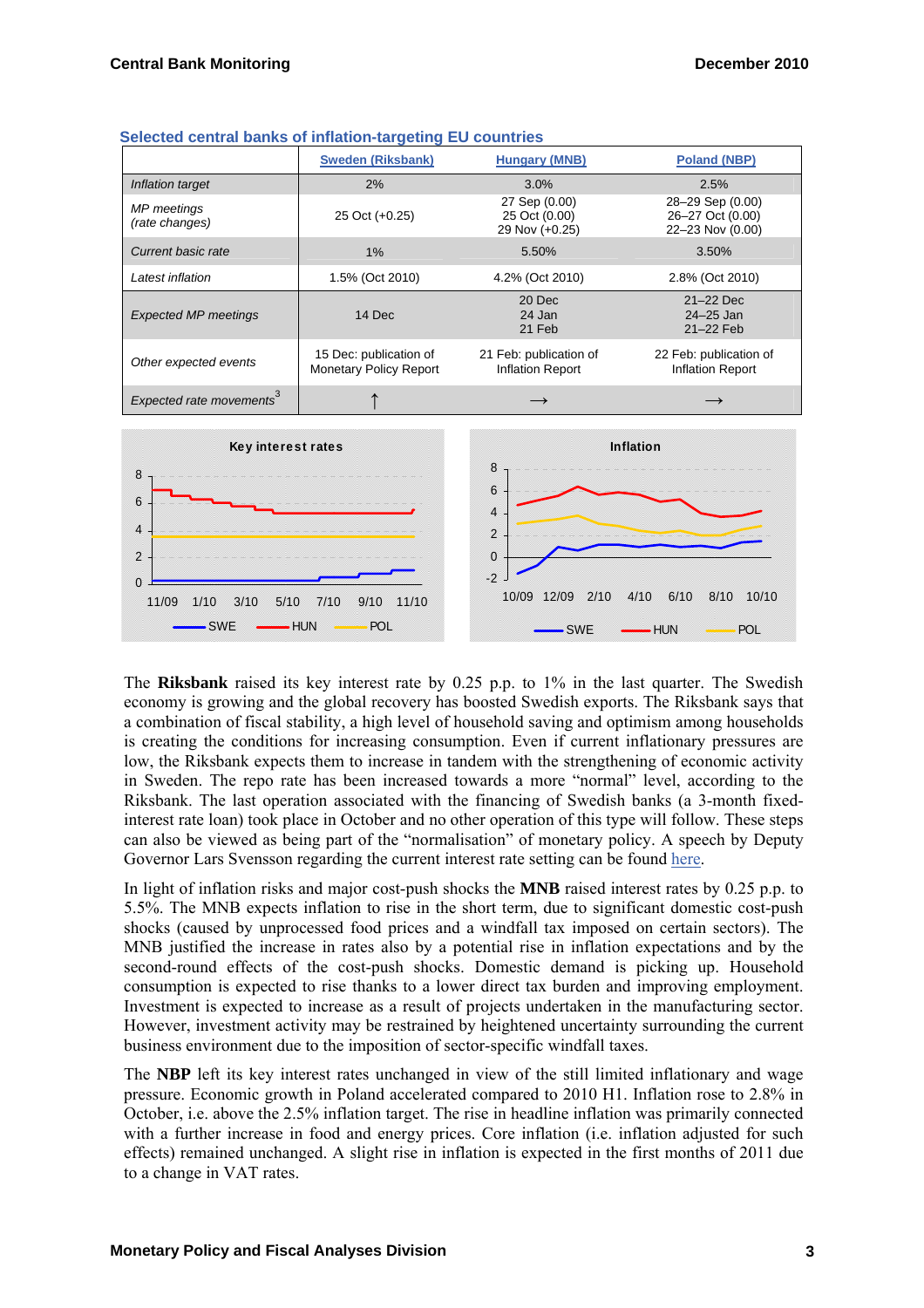|                                      | Norway (NB)                                      | <b>Switzerland (SNB)</b>                             | <b>New Zealand (RBNZ)</b>           |
|--------------------------------------|--------------------------------------------------|------------------------------------------------------|-------------------------------------|
| Inflation target                     | 2.5%                                             | $< 2\%$                                              | $2\%$ <sup>6</sup>                  |
| <b>MP</b> meetings<br>(rate changes) | 22 Sep (0.00)<br>27 Oct (0.00)                   | 16 Sep (0.00)                                        | 16 Sep (0.00)<br>28 Oct (0.00)      |
| Current basic rate                   | 2.00%                                            | $0 - 0.75\%$                                         | $3.00\%$                            |
| Latest inflation                     | 2.0% (Oct 2010)                                  | 0.2% (Oct 2010)                                      | 1.5% (Oct 2010)                     |
| <b>Expected MP meetings</b>          | 15 Dec<br>26 Jan                                 | 16 Dec                                               | 9 Dec                               |
| Other expected events                | 16 Mar: publication of<br>Monetary Policy Report | 16 Dec: publication of<br>Monetary Policy Assessment | 9 Dec: Monetary Policy<br>Statement |
| Expected rate movements <sup>3</sup> |                                                  |                                                      |                                     |

| <b>Other selected inflation-targeting countries</b> |  |
|-----------------------------------------------------|--|
|-----------------------------------------------------|--|

 $5$  Chart displays centre of band;  $6$  centre of 1-3% target band.



The **Norges Bank (NB)** kept its key monetary policy rate at 2% in October. The Norwegian economy is growing at a moderate pace and inflation is lower than the central bank expected. Inflation will remain at around 1.5% until summer 2011. According to the NB, there is a risk that inflation may remain below target over a longer period, due to low consumer price inflation and falling prices for imported goods. In the central bank's opinion this implies low current interest rates. The key rate will therefore be held at the current level over the coming quarters and then gradually raised towards a "more normal" level.

The **SNB** left the target range for the interest rate (LIBOR on CHF-denominated deposits) unchanged and is keeping the LIBOR within the lower part of the target range of 0.00–0.75%, i.e. at 0.18% on average for the quarter. Since mid-2009, the Swiss economy has developed more dynamically than previously expected. For 2010, the SNB expects real GDP to grow by around 2.5% (up by 0.5 p.p. compared to the previous forecast). In 2010 H2 and in 2011, however, the SNB expects a marked slowdown in growth. This reflects the strong appreciation of the Swiss franc and the declining momentum of the global economy. The SNB revised its inflation forecast downwards over the entire horizon and expects inflation to amount to 0.7% in 2010, 0.3% in 2011 and 1.2% in 2012. The SNB also does not rule out the possibility that inflation will temporarily turn slightly negative at the beginning of 2011.

The **RBNZ** left its key rate unchanged at 3%. According to the RBNZ, the global economy is slowing, but New Zealand's exports are being supported by demand from Australia and China. The household sector remains cautious about consumption and domestic firms are less optimistic about their future prospects than in the previous quarter. In the governor's opinion it is appropriate to continue reducing the extraordinary stimuli implemented during the recession (in 2008 and 2009), but the pace and extent of growth in the key rate will be slower than the RBNZ expected in June.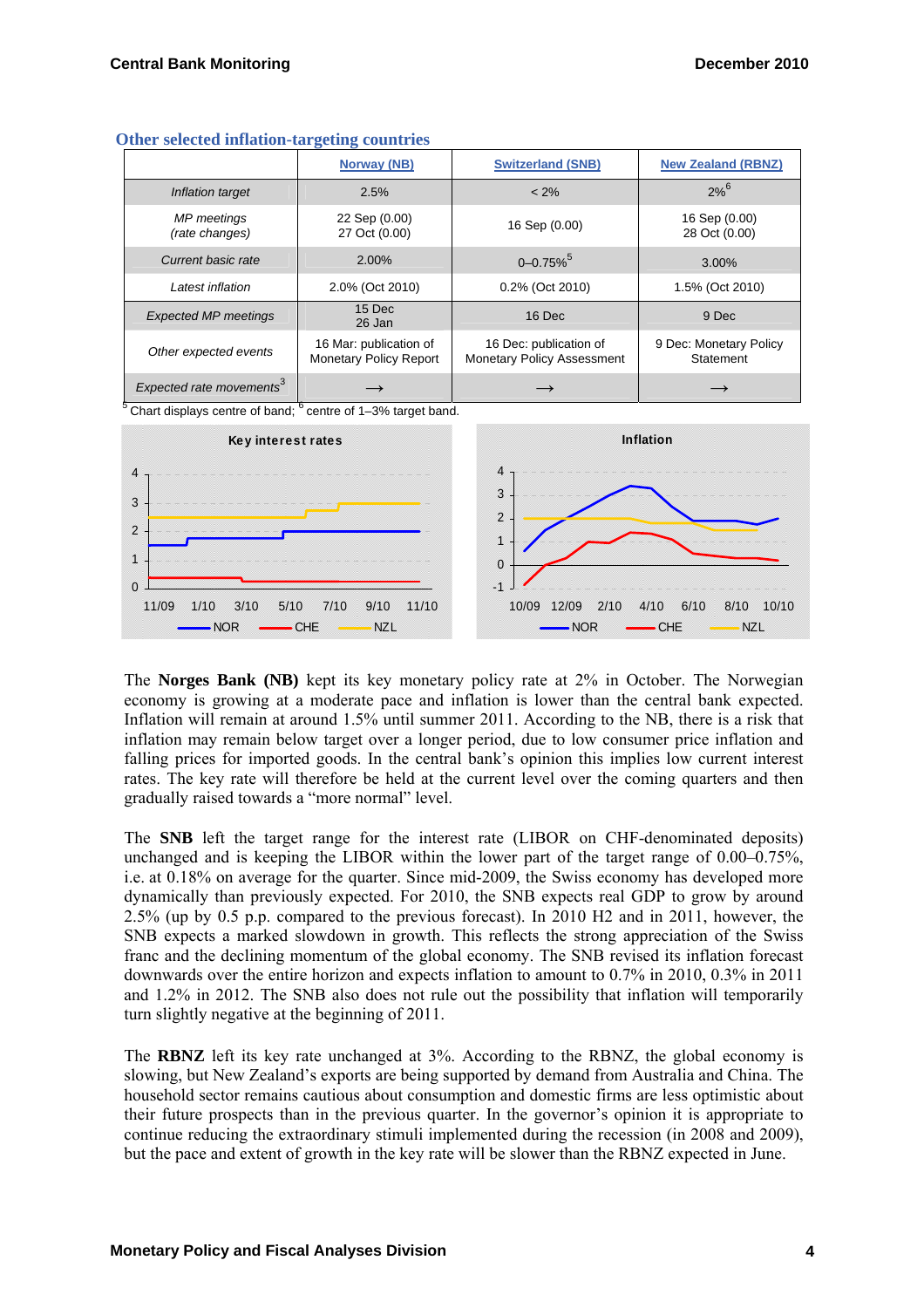## **2. News**

#### **[ECB continues to conduct extraordinary operations](http://www.ecb.europa.eu/press/pr/date/2010/html/pr101202_1.en.html)**

On 2 December the ECB announced an extension of its extraordinary liquidity-providing instruments. This means that additional three-month refinancing tenders will take place on 26 January, 23 February and 30 March 2011. The ECB will also continue to provide unlimited one-month liquidity.

#### **[ECB welcomes Irish government's request for financial assistance…](http://www.ecb.europa.eu/press/pr/date/2010/html/pr101121.en.html)**

On 21 November, the ECB welcomed the request of the Irish government for financial assistance from the International Monetary Fund, the European Union and euro-area Member States. The financial support will be conditional on the creation of a stabilisation programme and on restrictive actions by the Irish government. The ECB is confident that the assistance will safeguard the stability of Irish banks and their role in the functioning of the economy. [For more information please see point](http://ec.europa.eu/economy_finance/eu/countries/ireland_en.htm)  [4. EU financial assistance.](http://ec.europa.eu/economy_finance/eu/countries/ireland_en.htm)

## **[…and assesses other steps relating to programme in Greece](http://www.ecb.europa.eu/press/pr/date/2010/html/pr101123.en.html)**

A team from the European Commission, European Central Bank and International Monetary Fund visited Athens from 14–23 November for a review of the Greek government's economic programme. The programme consists of a  $\epsilon$ 80 billion loan from euro area countries and a  $\epsilon$ 30 billion stand-by arrangement with the Fund. The objective of the programme is to restore fiscal sustainability, safeguard financial sector stability and boost competitiveness in order to create the conditions for sustained growth and employment.

In the **fiscal area**, the deficit reduction by 6% of GDP in 2010 was more than the initially targeted change. At the same time, data revisions for 2009 and weaker-than-projected revenue collection means that an extra effort will be needed to meet the deficit target of 7.5% of GDP in 2011. New measures will be introduced in tax bases as well as in health spending, state enterprises and tax administration. In the **financial sector**, the activation of a  $\epsilon$ 25 billion expansion of the government programme to guarantee bank bonds will help support the liquidity position of Greek banks. As regards **structural reforms**, while significant progress has been made with pension reform, other reforms – e.g. aligning wages more closely with firm-level productivity – have yet to be implemented. The next programme review is scheduled for February 2011.

#### **[Fed to reintroduce quantitative easing](http://www.federalreserve.gov/newsevents/press/monetary/20101103a.htm)**

On 3 November, the Fed decided to reintroduce quantitative easing, i.e. to purchase a further \$600 billion of longer-term Treasury securities by the end of the second quarter of 2011, a pace of about \$75 billion per month. Moreover, the Fed will continue to invest principal payments from agency debt and agency mortgage-backed securities in further purchases of Treasury securities.

## **[Federal Reserve Board establishes Office of Financial Stability Policy and Research](http://www.federalreserve.gov/newsevents/press/other/20101104a.htm)**

On 4 November, the Federal Reserve Board established the Office of Financial Stability Policy and Research and appointed J. Nellie Liang as its director. The objective of the Office is to support the Board's financial stability responsibilities. The tasks of the Office focus on financial stability issues, in particular the identification and analysis of potential risks to the financial system and the economy, the monitoring of asset prices, leverage, financial flows and other market risk indicators.

#### **[Magyar Nemzeti Bank purchases mortgage bonds](http://english.mnb.hu/Sajtoszoba/online/mnben_pressreleases/mnben_pressreleases_2010/mnben_kozlemeny_20101117_2)**

The MNB is continuing to offer purchases of forint mortgage bonds in the secondary market. The last auction on 17 December produced no new purchases, as the MNB did not receive any offers. The next purchase will take place on 8 December 2010. A detailed overview of the volumes can be found [here](http://english.mnb.hu/Root/Dokumentumtar/MNB/Monetaris_politika/mnbhu_eszkoztar/mnbhu_eszkoztar_tenderek/mnbhu_jelzaloglevel_vasarlasi_program/Jegybanki_masodpiaci_jelzaloglevel_vasarlas.xls).

#### **[RBNZ to remove last liquidity facility put in place during financial crisis](http://www.rbnz.govt.nz/news/2010/4219881.html)**

On 9 November, the RBNZ announced the removal of the last remaining liquidity facility put in place during the financial crisis. The regular Tuesday Open Market Operation involves repurchase transactions for maturities of up to three months. The change will take effect on 1 December 2010.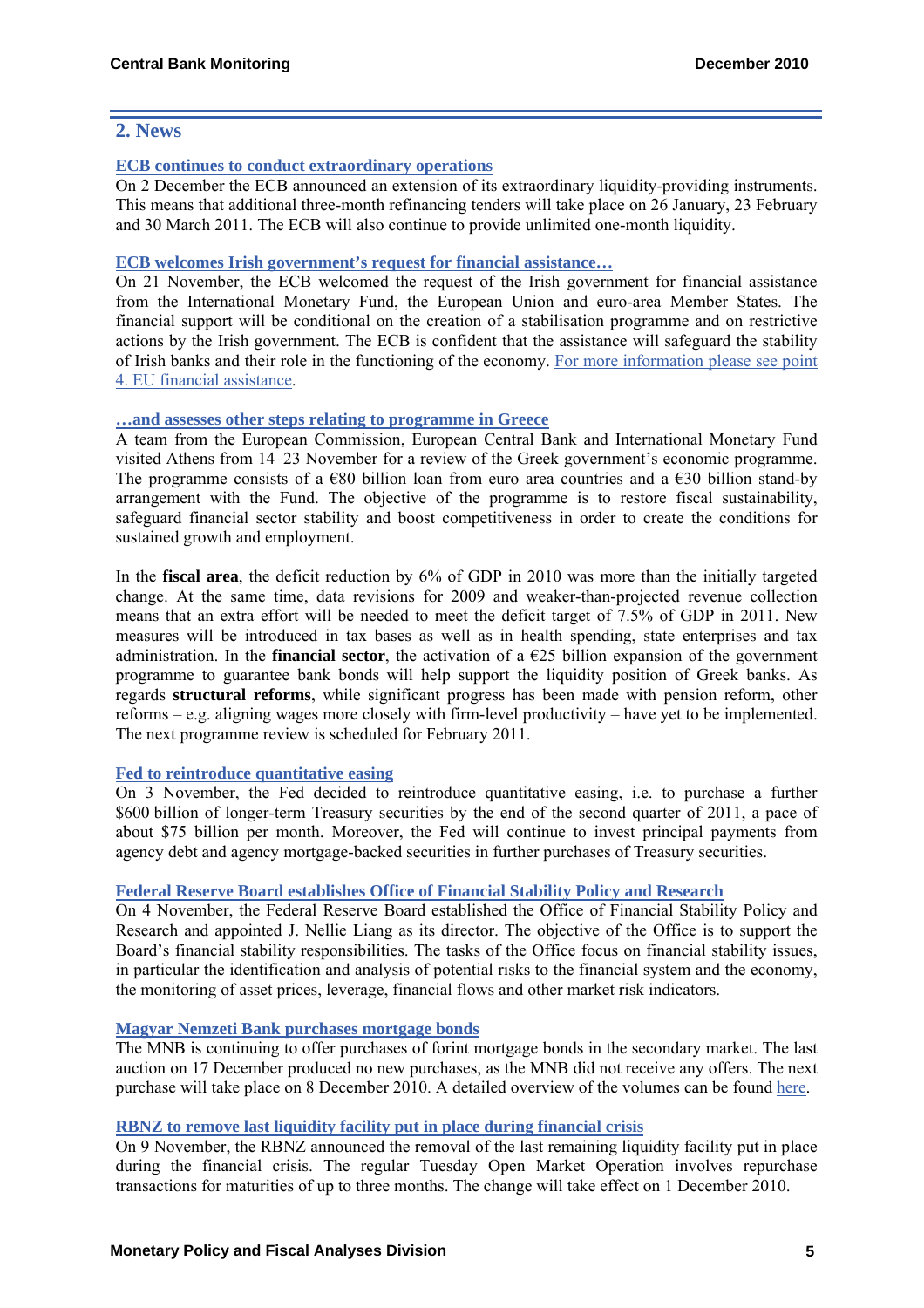# **3. Spotlight: Exchange rates and central banks in the wake of the crisis, or old diseases with new complications**

*Market adjustments of the exchange rate are one of the traditional adjustment processes in the economy and provide an element of flexibility when asymmetric economic shocks occur. However, unilateral competitive devaluation and maintaining an artificially low exchange rate are instruments for increasing price competitiveness to the detriment of other economies. In* Spotlight *we take a look at this long-discussed issue. We describe the evolution and effects of China's exchange rate policy and the consequences of the unconventional monetary policies adopted in reaction to the recent global financial and economic crisis, including externalities affecting emerging economies.* 

After the fall of the Bretton-Woods monetary system in the 1970s, the exchange rates of major world currencies started to be determined by the market and became a means of market adjustment of the economy. However, some countries have come to regard the possibility of influencing the exchange rate as a potential economic policy instrument that can be used to affect the price competitiveness of their producers.

By devaluing its currency, a country can attain lower prices in foreign currency and thereby boost its economic growth through growth in net exports. However, this leads to a relative deterioration in the position of other countries, whose producers find themselves at a price disadvantage on the relevant markets. Competitive devaluation and other instruments for bettering a country's position at the expense of others have come to be called "beggar thy neighbour policy". Using such policy can be particularly "tempting" at times of economic recession. Devaluation or undervaluation of the currencies of large countries then becomes a problem for the entire global economy.

Before the crisis, the debate on exchange rate interventions as an instrument of economic policy was fuelled above all by China's exchange rate policy, given its growing importance in global markets. China was criticised by many for supporting its economy's competitiveness by significantly and persistently undervaluing its currency, the renminbi (CNY). Following several years of fixation of the Chinese currency to the US dollar at CNY 8.3 to the dollar, the Chinese central bank allowed its currency to appreciate slightly as from 21 July 2005. However, during the global crisis – more specifically at the end of July 2008 – China again fixed its currency against the US dollar. The renminbi started to appreciate against the dollar again on 19 June 2010, but only very moderately – by less than 3% between June and November (to CNY 6.7 in November). However, this is still regarded as a significant undervaluation compared to the estimates of the fundamental equilibrium exchange rate of the Chinese currency.<sup>[1](#page-5-0)</sup>

 $\overline{a}$ 

<span id="page-5-0"></span> $<sup>1</sup>$  It is difficult to estimate the fundamental level of the exchange rate. The estimates of the undervaluation of the</sup> renminbi vis-à-vis the dollar usually range between 15% and 30%.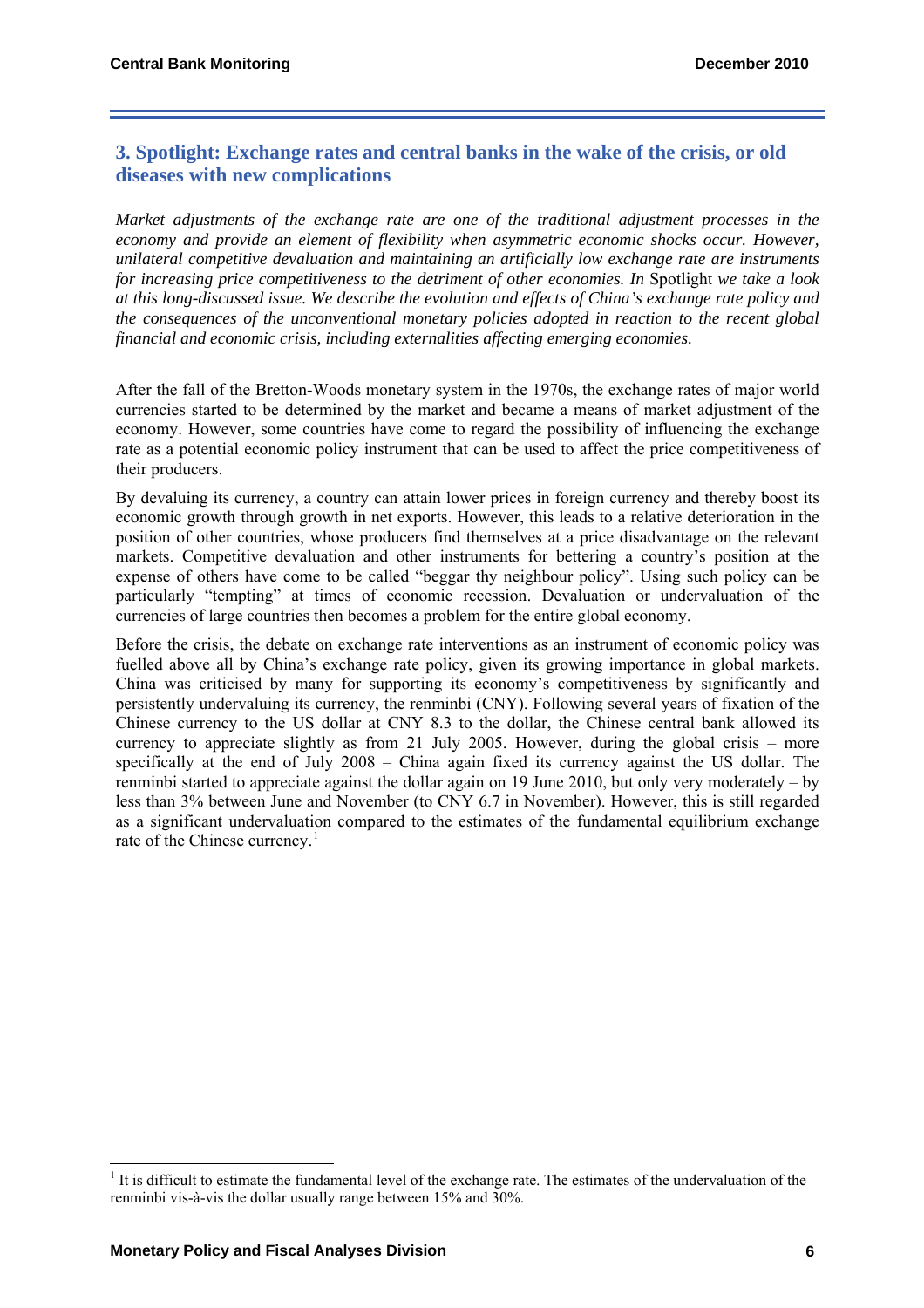

China's exchange rate policy and its interventions to maintain an undervalued exchange rate are reflected in a huge increase in its international reserves, of which roughly 65% is held in assets (mainly bonds) denominated in US dollars (and around 26% in euro) according to official Chinese sources. These now total \$2.6 trillion, almost 50% higher than before 2008, making China one of the world's largest US government bond holders.

Moreover, in its attempts to diversify its reserves China is affecting the exchange rates of other currencies. In the first seven months of this year, it purchased bonds issued by South Korea and Japan. The exchange rate of the Japanese yen against the dollar subsequently hit a 15-year high and the Bank of Japan decided in September to intervene for the first time in six years. This intervention totalled JPY 2,124.9 billion (around \$25 billion). However, the effects of this intervention were soon reversed by spontaneous market developments, so the bank did not achieve its objective of weakening the yen. In addition, Japan received much criticism from other countries.

In connection with recent global economic developments and the related monetary policy responses, a debate has also emerged regarding the impact of the monetary policy of advanced countries' central banks on the exchange rates of other currencies. Most big players (the Fed, the ECB, the BoE, etc.), along with some smaller central banks (the SNB and Israel), had to resort to unconventional monetary policy instruments during the world financial and economic crisis (see the [June 2009 issue of Central](http://www.cnb.cz/miranda2/export/sites/www.cnb.cz/en/monetary_policy/monitoring/download/0902_cbm.pdf)  [Bank Monitoring](http://www.cnb.cz/miranda2/export/sites/www.cnb.cz/en/monetary_policy/monitoring/download/0902_cbm.pdf) for details). It now seems that this episode is not quite over yet. The expectations of the financial markets that the Fed would start another round of quantitative easing in the USA recently caused a sharp depreciation of the dollar (although after the step was announced, the dollar surprisingly started to appreciate). The ECB is not considering any further quantitative easing, and any future appreciation of the euro will have the strongest impact on the economies of the southern periphery of the EU, which by contrast would need to weaken their currencies and ease monetary conditions in general. The deliberations about raising the ECB's policy rates are therefore going on in the context of the expected impacts on the ailing European countries.

Moreover, the extremely low interest rates and the huge amount of liquidity that has been provided to the economy, especially in the USA, are motivating investors to seek higher yields abroad (the dollar is becoming a financing currency), and especially in emerging economies. At the onset of the crisis the currencies of emerging economies initially weakened sharply. Later on, however, in an environment of large capital inflows, they started to strengthen, pushing down the price competitiveness of domestic products in international markets. In addition, these financial flows can generate asset market imbalances and disrupt the financial stability of those countries. Brazil has experienced a huge inflow of capital, as its interest rates are particularly high. In October, after the Brazilian real had strengthened by around 35% since the start of 2010, Brazil levied a 2% tax on capital inflows. Although this measure will probably have only a limited and short-term effect, there are concerns that other economies, including some outside South America, might resort to similar instruments. Again, if Brazil "helps itself" like this, it will in fact being doing so at the expense of other countries and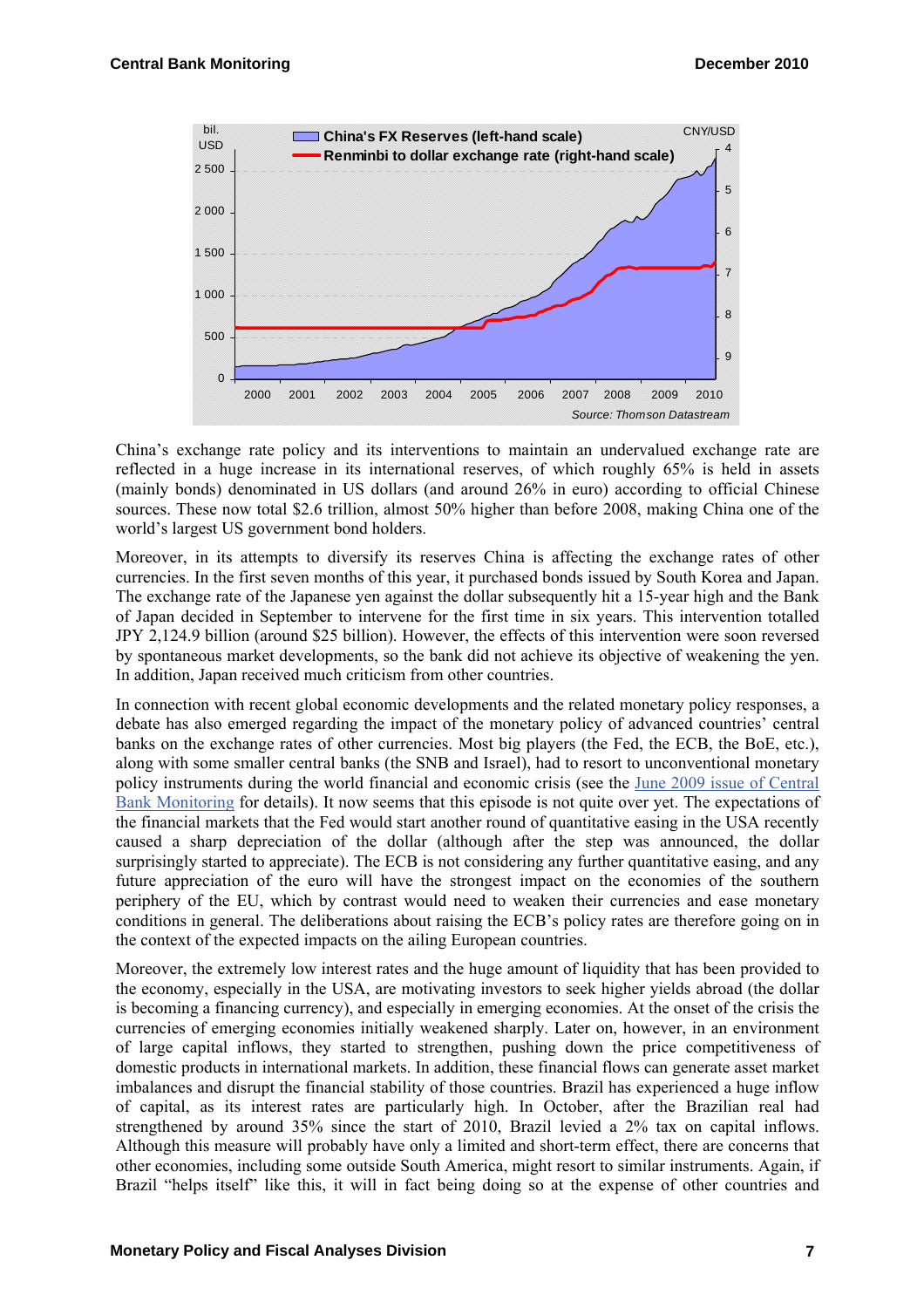subsequent capital inflows might go to, say, Mexico or other economies attractive to investors who have "cheap" dollars.



Although floating exchange rates are a legitimate element of an economy's short-term flexibility, from the perspective of global competitiveness and cross-border trade the world economic system is a zerosum game in the longer run (of course we cannot deny the exceedingly positive effect – proven over many centuries – that free foreign trade leads to growth in the wealth of the countries involved thanks to growth in their productivity due to specialisation and the international division of labour). On the global scale, therefore, constant unilateral interventions to weaken a currency vis-à-vis the rest of the world cannot be successful in the long run or beneficial to world trade and sustained economic growth.

Therefore, the International Monetary Fund is planning to draw up analyses of the potential effects of economic policy decisions on other countries and on both regional and global stability. These "spillover reports" will be focused on the systemically most important economies. The first five studies – on China, the euro area, Japan, the USA and the United Kingdom – are planned for next year. The reports will be prepared on the basis of discussions with these countries as well as with countries that might be affected by their actions. However, more radical voices can also be heard, calling for the establishment of a new international currency system to prevent the problems of the USA from spilling over to the world economy via the dollar's role as the global reserve currency ("the dollar is our currency but your problem").